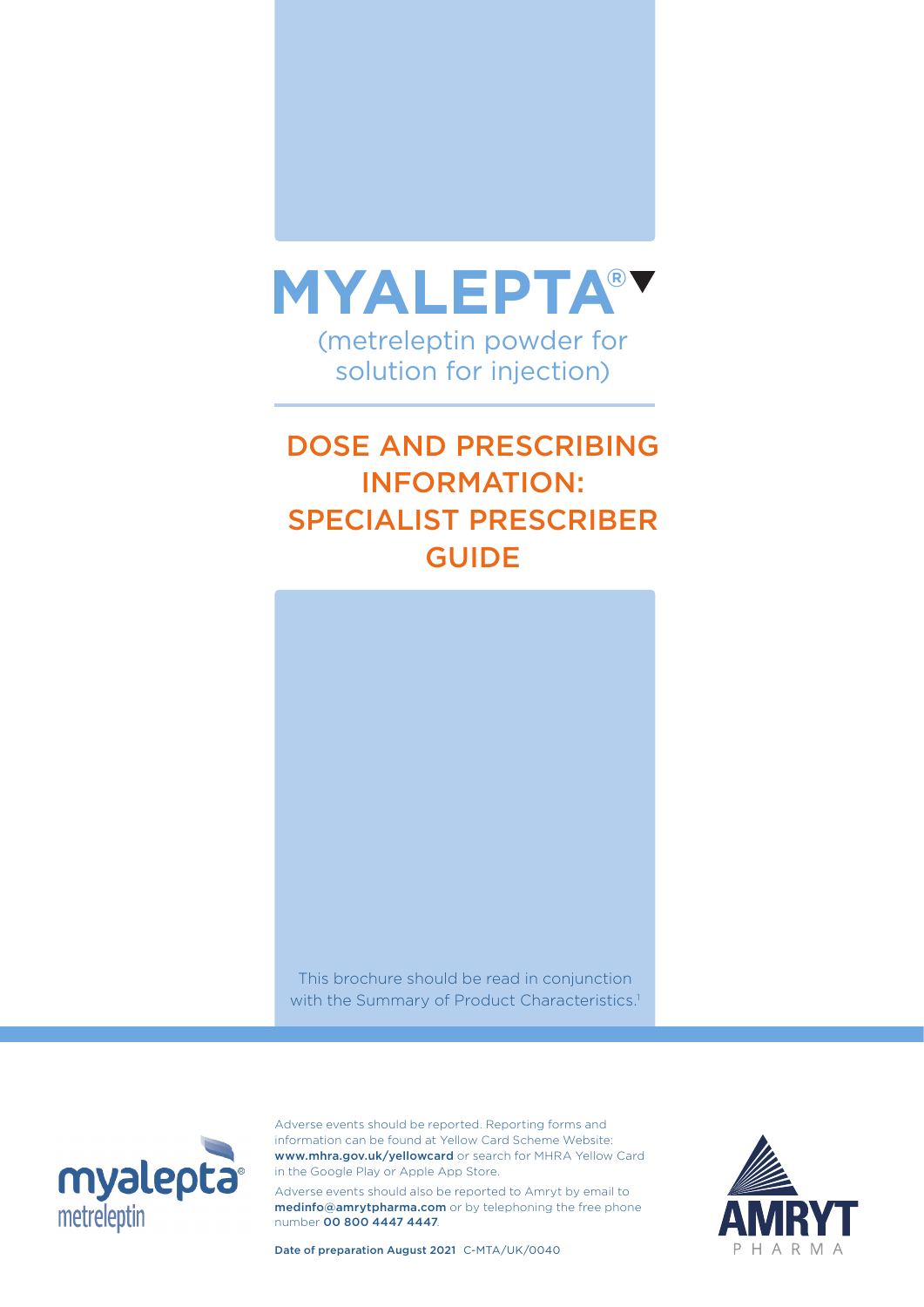### **Table of contents**

|                                                                                                                                                                                                                                                                                | 2 |
|--------------------------------------------------------------------------------------------------------------------------------------------------------------------------------------------------------------------------------------------------------------------------------|---|
|                                                                                                                                                                                                                                                                                | 2 |
| Important advice to patients on risk minimisation 3                                                                                                                                                                                                                            |   |
| Determining the right dose of Myalepta 3                                                                                                                                                                                                                                       |   |
|                                                                                                                                                                                                                                                                                | 4 |
| Training the patient to prepare and inject Myalepta 5                                                                                                                                                                                                                          |   |
| Other measures to support risk minimisation 5                                                                                                                                                                                                                                  |   |
| <b>Prescribing Myalepta and the required</b><br>ancillary items and the control of the control of the control of the control of the control of the control of the control of the control of the control of the control of the control of the control of the control of the con | 6 |
| Entering patients into the Myalepta patient registry 7                                                                                                                                                                                                                         |   |
| References and the contract of the contract of the contract of the contract of the contract of the contract of                                                                                                                                                                 |   |

### **Introduction**

This brochure is for Specialist Prescribers at the National Specialist Service at Addenbrooke's Hospital in Cambridge, which is the only centre in the UK for the treatment of people with lipodystrophy.

Myalepta is provided as a powder for solution for injection for administration subcutaneously. Following treatment initiation, Myalepta is to be self-administered by the patient or carer on a daily basis at home. It is important that the specialist healthcare professionals provide patients and carers with training on the reconstitution of the product and proper subcutaneous injection technique, so as to avoid intramuscular injection in patients with minimal subcutaneous adipose tissue.

The brochure provides information on:

- **•** Determining the right dose of Myalepta
- **•** Training the patient to prepare and inject Myalepta
- **•** Prescribing Myalepta and the required ancillary items

The brochure should be read in conjunction with the Summary of Product Characteristics (SmPC)<sup>1</sup> and with the brochure on Important Risk Minimisation Information: Guide for Healthcare Professionals.

### **Therapeutic Indications**

Myalepta is indicated as an adjunct to diet as a replacement therapy to treat the complications of leptin deficiency in lipodystrophy patients:<sup>1</sup>

- With confirmed congenital generalised lipodystrophy (Berardinelli-Seip syndrome) or acquired generalised lipodystrophy (Lawrence syndrome) in adults and children 2 years of age and above
- With confirmed familial partial lipodystrophy or acquired partial lipodystrophy (Barraquer-Simons syndrome), in adults and children 12 years of age and above for whom standard treatments have failed to achieve adequate metabolic control

Treatment with Myalepta (metreleptin) should be initiated and monitored by a physician experienced in the diagnosis and management of metabolic disorders.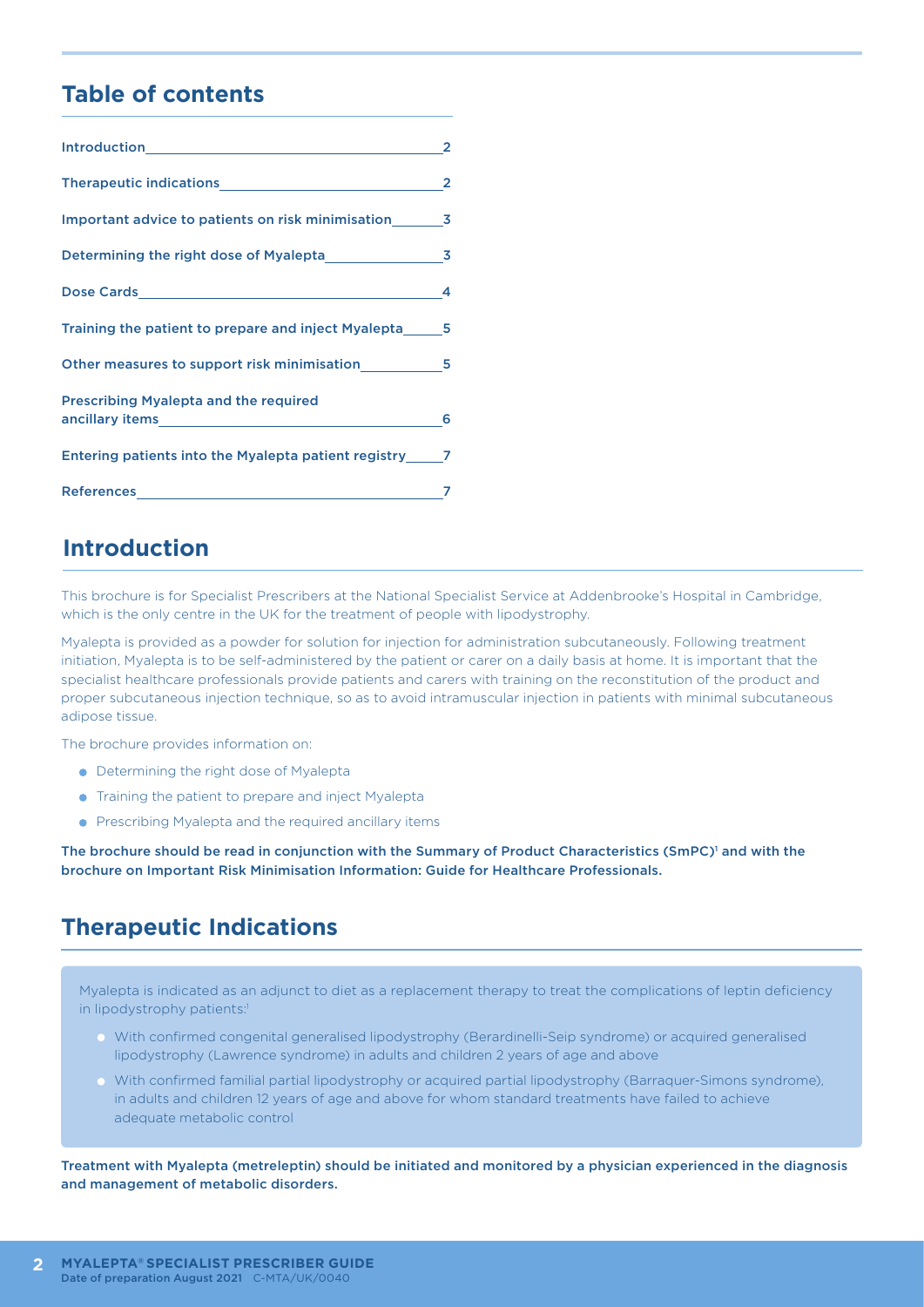# **Important advice to patients on risk minimisation**

Healthcare professionals should advise patients about the key risks associated with Myalepta. These are detailed in the brochure on Important Risk Minimisation Information: Guide for Healthcare Professionals and the guide for patients and their carers (Patient Care Guide: Important Risk Minimisation Information for Patients and their Carers).

#### They include:

- Hypoglycaemia with concomitant use of insulin and other anti-diabetics.
- Acute pancreatitis associated with abrupt discontinuation of Myalepta.
- Unplanned pregnancy due to improvement of hormonal dysfunction with Myalepta.
- Autoimmune disorder progression.
- Medication errors.
- Serious and severe infections or loss of efficacy secondary to neutralising antibodies despite adherence to Myalepta administration.
- $\bullet$  T-cell lymphomas.
- **•** Hypersensitivity.

### **Determining the right dose of Myalepta**

The recommended daily dose of Myalepta is based on body weight and gender as provided in Table 1.

- In order to ensure patients and carers understand the correct dose to be injected, the prescriber should prescribe the appropriate dose both in milligrams (mg) and the volume in millilitres (mL).<sup>1</sup>
- In order to avoid medication errors including overdose, the dose calculation and dose adjustment guidelines below should be followed.<sup>1</sup>
- Actual body weight at initiation of treatment should always be used when calculating the dose of Myalepta.<sup>1</sup>

#### Table 1: Myalepta recommended dose<sup>1</sup>

| <b>Baseline weight</b> | <b>Starting daily dose</b> | Dose adjustments                    | Maximum daily dose      |
|------------------------|----------------------------|-------------------------------------|-------------------------|
|                        | (injection volume)         | (injection volume)                  | (injection volume)      |
| Males and females      | $0.06$ mg/kg               | $0.02$ mg/kg                        | $0.13 \text{ mg/kg}$    |
| $\leq 40$ kg           | $(0.012 \text{ mL/kg})$    | $(0.004 \text{ mL/kg})$             | $(0.026 \text{ mL/kg})$ |
| <b>Males</b>           | 2.5 <sub>mg</sub>          | 1.25 to 2.5 mg                      | 10 <sub>mg</sub>        |
| $>40$ kg               | $(0.5$ mL)                 | $(0.25 \text{ to } 0.5 \text{ mL})$ | (2 mL)                  |
| <b>Females</b>         | 5 <sub>mg</sub>            | 1.25 to 2.5 mg                      | 10 <sub>mg</sub>        |
| $>40$ kg               | (1 mL)                     | $(0.25 \text{ to } 0.5 \text{ mL})$ | (2 mL)                  |

The starting dose calculator is shown in Table 2.

#### Table 2: Dose calculation<sup>1</sup>

| Weight and gender            | <b>Starting dose calculation</b>                                                                                                                                                |
|------------------------------|---------------------------------------------------------------------------------------------------------------------------------------------------------------------------------|
| Males and females            | Weight $(kg) \times 0.06$ mg/kg = Individual patient daily starting dose in mg                                                                                                  |
| $\leq$ 40 kg once daily dose | Weight (kg) $\times$ 0.012 mL/kg = Individual patient daily starting volume to inject in mL                                                                                     |
|                              | Example:                                                                                                                                                                        |
|                              | 25 kg patient is initiated at 0.06 mg/kg of Myalepta. The individual patient dose = 1.5 mg<br>25 kg patient is initiated at 0.012 mL/kg = 0.3 mL of Myalepta solution to inject |
| <b>Males</b>                 | Individual patient once daily dose in $mg = 2.5$ mg                                                                                                                             |
| > 40 kg once daily dose      | Amount to inject once daily dose = $0.5$ mL                                                                                                                                     |
| <b>Females</b>               | Individual patient once daily dose in $mg = 5 mg$                                                                                                                               |
| > 40 kg once daily dose      | Amount to inject once daily dose = 1 mL                                                                                                                                         |

Dose adjustments should be made as described in the SmPC,<sup>1</sup> which also includes a dose increase calculator.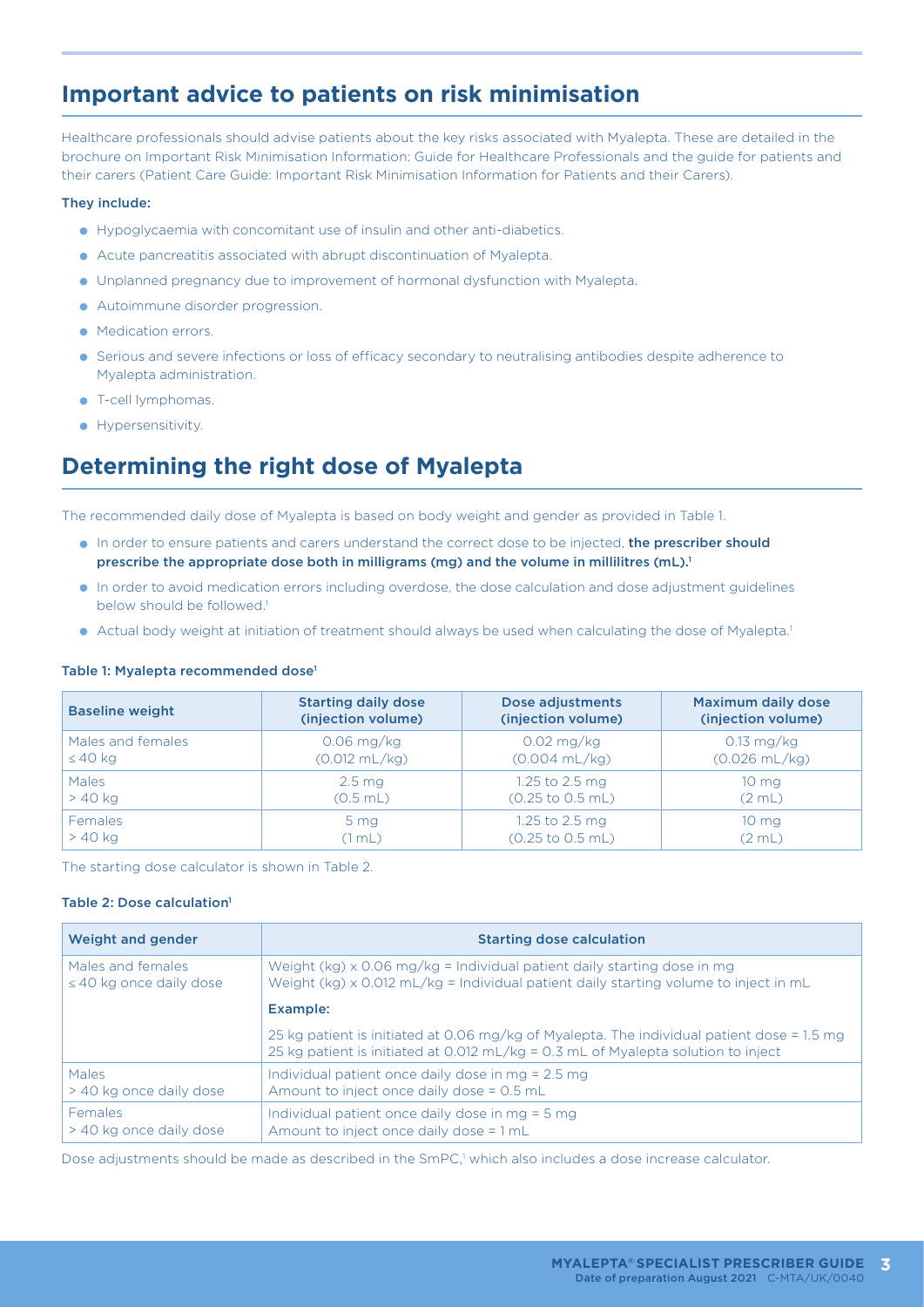#### For doses of Myalepta ≤ 1.5 mg (0.3 mL)

If the prescribed dose of Myalepta is ≤ 1.5 mg (0.3 mL) the dose will also have to be prescribed in Units. This is because the patient will need to use the U100 insulin syringe to inject it. A dose conversion chart is provided in Table 3 below.

| <b>Weight of child</b> | Dose of Myalepta | <b>Actual amount of</b><br>solution* | <b>Rounded amount of</b><br>solution | 'Unit' measurement<br>volume in 0.3 mL<br>syringe to inject |
|------------------------|------------------|--------------------------------------|--------------------------------------|-------------------------------------------------------------|
| 9 kg                   | 0.54 mg          | $0.108$ mL                           | $0.10$ mL                            | 10 <sup>°</sup>                                             |
| 10 kg                  | $0.60$ mg        | 0.120 mL                             | $0.12$ mL                            | 12                                                          |
| 11 kg                  | $0.66$ mg        | $0.132$ mL                           | $0.13$ mL                            | 13                                                          |
| 12 kg                  | 0.72 mg          | $0.144$ mL                           | $0.14$ mL                            | 14                                                          |
| 13 kg                  | $0.78$ mg        | 0.156 mL                             | $0.15$ mL                            | 15                                                          |
| 14 kg                  | 0.84 mg          | $0.168$ mL                           | $0.16$ mL                            | 16                                                          |
| 15 kg                  | 0.90 mg          | 0.180 mL                             | $0.18$ mL                            | 18                                                          |
| 16 kg                  | 0.96 mg          | 0.192 mL                             | $0.19$ mL                            | 19                                                          |
| 17 kg                  | 1.02 mg          | $0.204$ mL                           | $0.20$ mL                            | 20                                                          |
| 18 kg                  | 1.08 mg          | $0.216$ mL                           | $0.21$ mL                            | 21                                                          |
| 19 kg                  | $1.14$ mg        | 0.228 mL                             | $0.22$ mL                            | 22                                                          |
| 20 kg                  | 1.20 mg          | $0.240$ mL                           | $0.24$ mL                            | 24                                                          |
| 21 kg                  | 1.26 mg          | $0.252$ mL                           | $0.25$ mL                            | 25                                                          |
| 22 kg                  | $1.32$ mg        | $0.264$ mL                           | $0.26$ mL                            | 26                                                          |
| 23 kg                  | $1.38$ mg        | 0.276 mL                             | $0.27$ mL                            | 27                                                          |
| 24 kg                  | $1.44$ mg        | 0.288 mL                             | $0.28$ mL                            | 28                                                          |
| 25 kg                  | 1.50 mg          | 0.300 mL                             | 0.30 mL                              | 30                                                          |

Table 3: Conversion of dose to units with U100 0.3 mL syringe

\*Note: Initial and dose increments should be rounded down to the nearest 0.01 mL

### **Dose Cards**

Patients should be provided with their daily dosage both in mg and mL and, if the dose is ≤1.5 mg (0.3 mL) and the 0.3 mL U100 insulin syringe is used, the equivalent units. Patients and/or carers should be given Dose Cards, completed with their daily dosage, to take home with them. Your Specialist Centre will have been given copies of these Dose Cards.

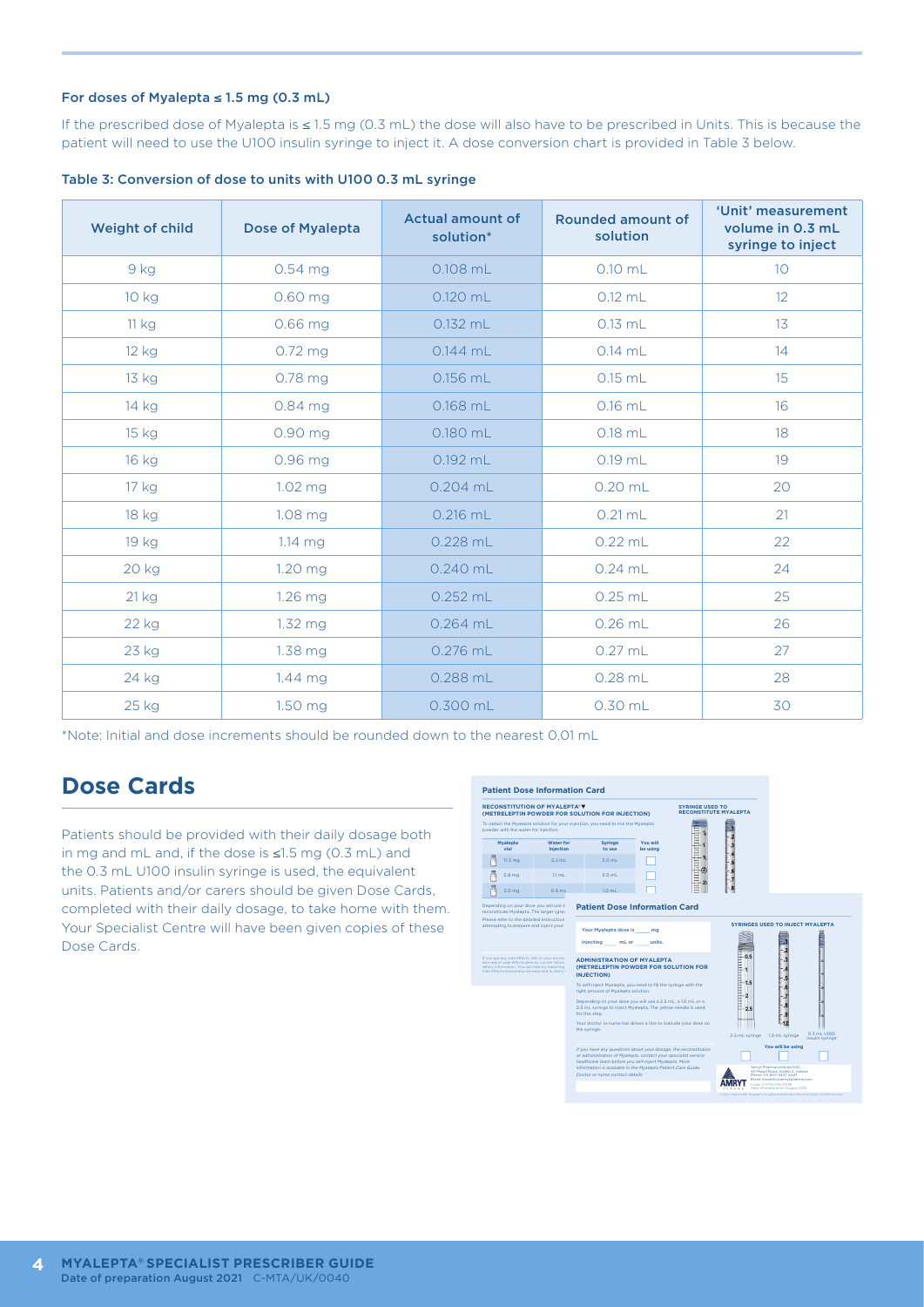# **Training the patient to prepare and inject Myalepta**

The first injection of Myalepta should always be supervised by a healthcare professional and it is important that the patient and/or carer is appropriately trained before self-administering Myalepta at home.<sup>1</sup> Information and training on the administration of Myalepta will initially be provided to the patient and/or carer at the Specialist Service at Addenbrooke's Hospital. A Homecare Nurse will then support the patient and/or carer in their initial self-administration of Myalepta at home. A follow-up of injection technique should be performed six-monthly when the patient visits the Specialist Service.1

Myalepta should be administered subcutaneously at approximately the same time every day.<sup>1</sup> It can be administered any time of the day without regard to the timing of meals. If the patient misses a dose, Myalepta should be administered as soon as the omission is noticed, and the normal dosing schedule resumed the next day.<sup>1</sup>

#### **IMPORTANT:**

- Myalepta should be stored in a refrigerator.
- Keep the vial in the outer carton in order to protect from light.
- **•** The administration kits are to be stored at room temperature.
- After reconstitution, the solution must be administered immediately and cannot be stored for later use.
- One vial of Myalepta and one vial/ampoule of water for injection must therefore be prescribed per day and the patient instructed to dispose of any unused medicine and unused water immediately after injection.
- The smallest appropriate size of water for injection (5 mL or less) should be prescribed to reduce the risk of re-use.

### **Other measures to support risk minimisation**

Amryt has initiated a programme of educational activities including a brochure on Important Risk Minimisation Information: Guide for Healthcare Professionals and a brochure for patients and their carers (Patient Care Guide: Important Risk Minimisation Information for Patients and their Carers).

In addition, information on correct preparation and injection techniques, in the form of an Instructions for Use guide are provided in the Package Leaflet contained in every pack of Myalepta. Additionally, a Patient Instruction Video demonstrating the correct preparation and injection technique for the prescribed dose is also available and can be accessed using the QR Code at the bottom of the page or through the Myalepta RMP website at www.myaleptainfo.eu.

The Patient Care Guide (Patient Care Guide: Important Risk Minimisation Information for Patients and their Carers) and the Dose Cards should be provided to every patient. Your Centre will have been given copies of these to distribute. Further supplies of these and all other educational materials are available from Amryt or can be downloaded from the Myalepta RMP website at www.myaleptainfo.eu.

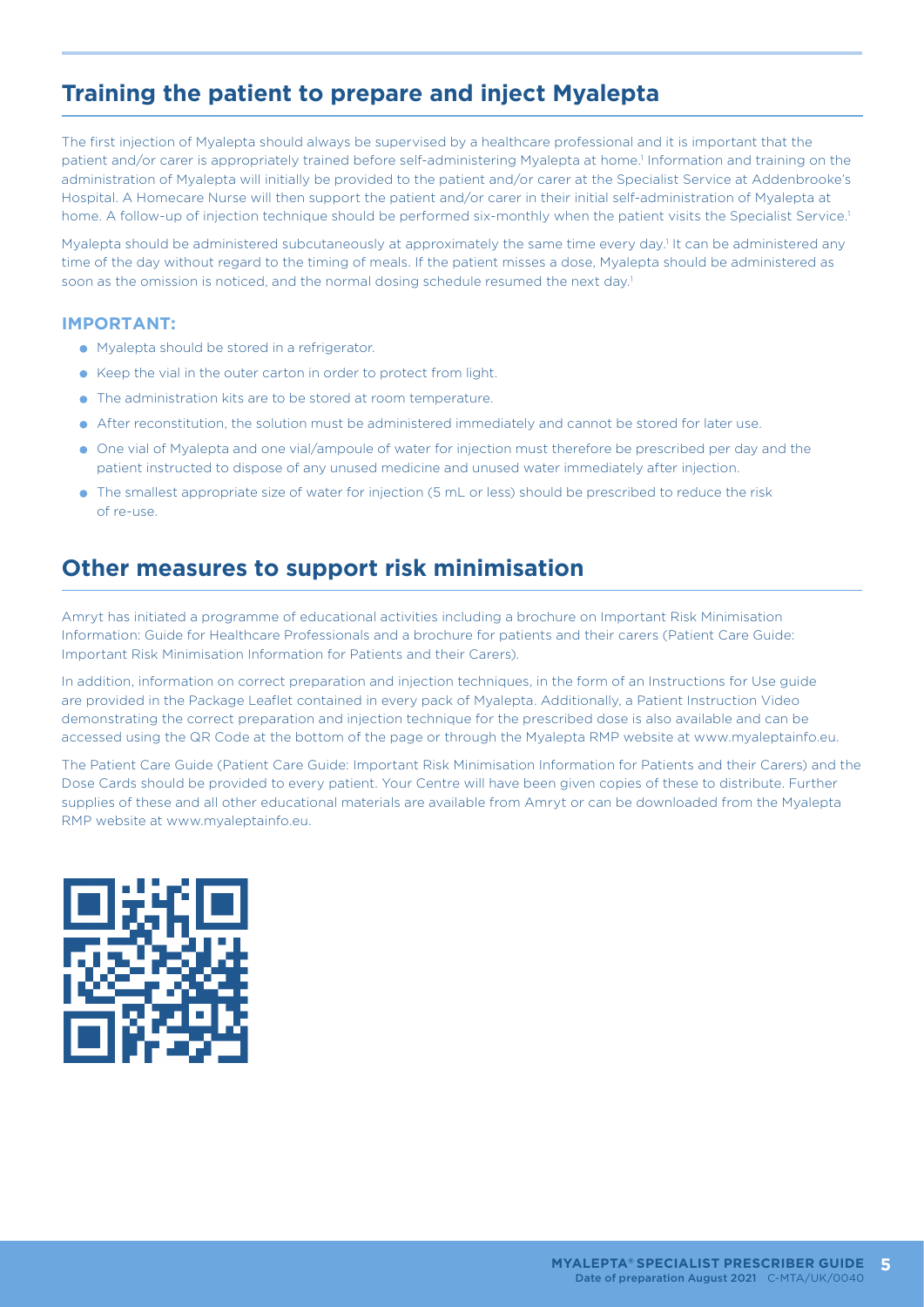# **Prescribing Myalepta and the required ancillary items**

Supplies of Myalepta and the ancillary items to reconstitute and administer Myalepta will be provided to the patient's home using a Home Care Delivery Service.

#### **MYALEPTA**

Myalepta is available in 3 vial sizes:

- Myalepta 3 mg powder for solution for injection: Each vial contains 3 mg of metreleptin. After reconstitution with 0.6 mL water for injections, each mL contains 5 mg of metreleptin.
- Myalepta 5.8 mg powder for solution for injection: Each vial contains 5.8 mg of metreleptin. After reconstitution with 1.1 mL water for injections, each mL contains 5 mg of metreleptin.
- Myalepta 11.3 mg powder for solution for injection: Each vial contains 11.3 mg of metreleptin. After reconstitution with 2.2 mL water for injections, each mL contains 5 mg of metreleptin.

#### **PRESCRIBING ANCILLARY ITEMS TO RECONSTITUTE AND ADMINISTER MYALEPTA**

For ease of prescribing and to reduce the risk of medication errors, Amryt will supply reconstitution and administration kits to the patients as indicated in Table 4. They will be provided to the patient's home using a Home Care Delivery Service. The quantities in each kit will support a 30-vial pack of Myalepta.

#### Table 4: Administration kits

| Kit name                                                 | <b>Contents</b>                                                          |
|----------------------------------------------------------|--------------------------------------------------------------------------|
| Myalepta reconstitution kit for 11.3 mg and 5.8 mg vials | $30 \times 3$ mL syringes<br>30 needles 21 G x 40 mm<br>60 alcohol swabs |
| Myalepta reconstitution kit for 3 mg vials               | 30 x 1 mL syringes<br>30 needles 21 G x 40 mm<br>60 alcohol swabs        |
| Myalepta administration kit for doses                    | $30 \times 2.5$ mL syringe                                               |
| $> 5$ mg (1.0 mL)                                        | 30 needles 30 G x 13 mm                                                  |
| Myalepta administration kit for doses                    | $30 \times 10$ mL syringe                                                |
| $>1.5$ mg (0.3 mL) to 5 mg (1.0 mL)                      | 30 needles 30 G x 13 mm                                                  |
| Myalepta administration kit for doses                    | 30 x 0.3 mL U100 insulin syringe with integrated                         |
| $\leq 1.5$ mg (0.3 mL)                                   | $31$ G $\times$ 8 mm needle                                              |

#### For doses of Myalepta ≤ 1.5 mg (0.3 mL)

Please note that to deliver a dose of Myalepta ≤ 1.5 mg (0.3 mL), the Amryt administration kit will include a Beckton Dickinson 305937 SafetyGlide Safety Insulin (U100) Syringe 0.3 mL with 31 G x 8 mm needle, as insulin syringes are the only commercially available ones suited to accurate dosing up to 0.3 mL.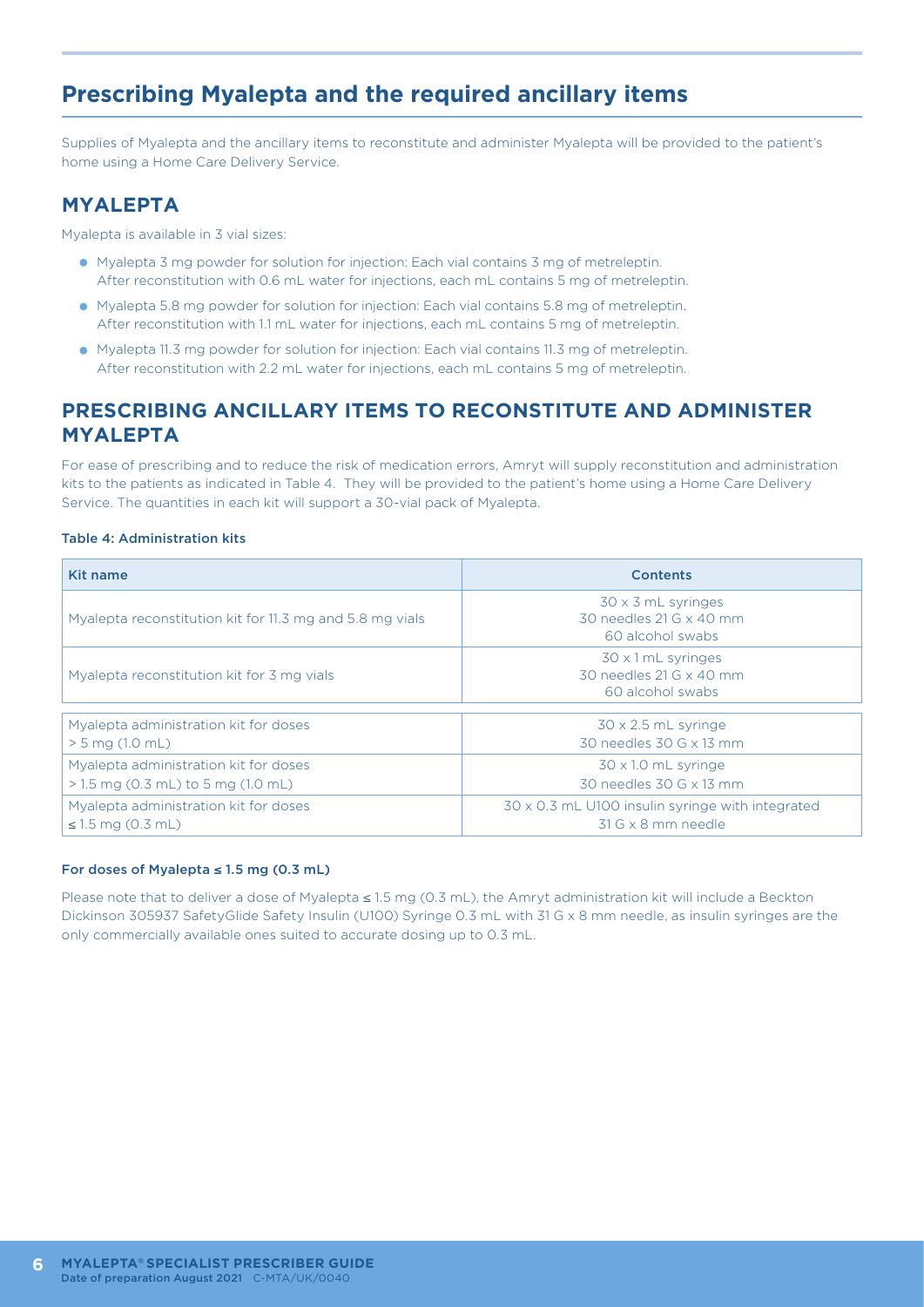# **Entering patients into the Myalepta patient registry**

Amryt has committed, as a condition of its marketing authorisation for Myalepta in the EU, to establish a registry including all patients with generalised or partial lipodystrophy treated with Myalepta according to an agreed protocol. This registry will further evaluate the longterm safety and effectiveness of Myalepta under normal conditions of clinical practice. Participation in the registry should be offered to all eligible patients. Patients should be reassured that all data that is collected will be anonymised.

Please contact medinfo@amrytpharma.com for further information about the registry and your participation.

### **References**

1. Amryt Pharmaceuticals. Myalepta Summary of Product Characteristics, available at https://www.medicines.org.uk/ emc/product/11183/smpc